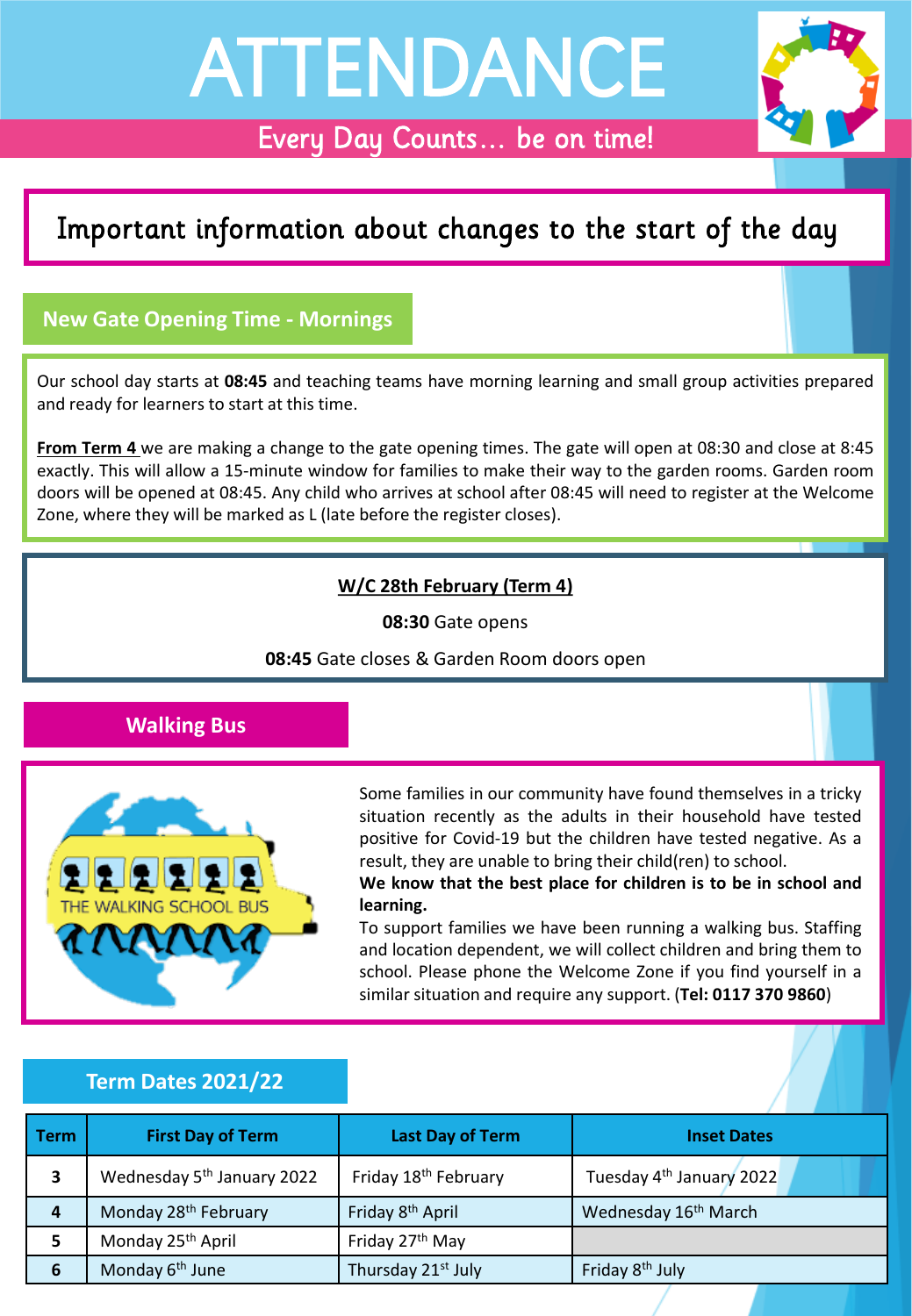#### **Term Dates 2022/23**

| <b>Term</b>             | <b>First Day of Term</b>                | <b>Last Day of Term</b>   | <b>Inset Dates</b> |
|-------------------------|-----------------------------------------|---------------------------|--------------------|
| 1                       | Thursday 1 <sup>st</sup> September 2022 | Friday 21st October 2022  | TBC.               |
| $\overline{2}$          | Monday 31st October 2022                | Friday 16th December 2022 | <b>TBC</b>         |
| $\overline{\mathbf{3}}$ | Tuesday 3rd January 2023                | Friday 10th February 2023 | <b>TBC</b>         |
| 4                       | Monday 20 <sup>th</sup> February 2023   | Friday 31st March 2023    | <b>TBC</b>         |
| 5                       | Monday 17th April 2023                  | Friday 26th May 2023      | <b>TBC</b>         |
| 6                       | Monday 5 <sup>th</sup> June 2023        | Friday 21st July 2023     | TBC                |

#### **My child is too ill to attend school**

If your child is too ill to attend school, parents / carers should phone the Welcome Zone BEFORE **09:00** on the first day of absence.

If your child is ill for more that one day**, you will need to call on each morning of the absence** BEFORE **09:00,** unless otherwise agreed by the school.

To report an absence, please call the school office on **0117 370 9860.**

Please explain clearly the symptoms your child has, when the symptoms started, and when you expect them to be well enough to return to school.

By law, schools must record all pupil absences, whether the absence is authorised or unauthorised.

# **Holidays / Term Time Absence**

#### **Wallscourt Farm Academy does not authorise absence unless in exceptional circumstances.**

We think it's important to reinforce that every day matters. Any absence from school does have an impact on your child as it causes interruptions in the sequence of learning which in turn impacts on each learner's progress.

The law requires regular attendance at school and unauthorised absence may result in a Penalty Notice which is a fine of £60 if paid within the first 21 days and £120 if paid within 28 days. Penalty notices are issued per parent per child. If the fine is not paid within 28 days parents could be prosecuted.

Penalty Notices are intended as a sanction for low level offences and a tool to support improved school attendance. They are an alternative to prosecution and may not be issued if prosecution is considered to be a more appropriate response to a pupil's unauthorised absence.

Prosecution under s444(1) of the Education Act could lead to fines up to £1000 (per parent, per child).

**Whilst we have not previously requested penalty notices from South Gloucestershire, these are now being issued.**